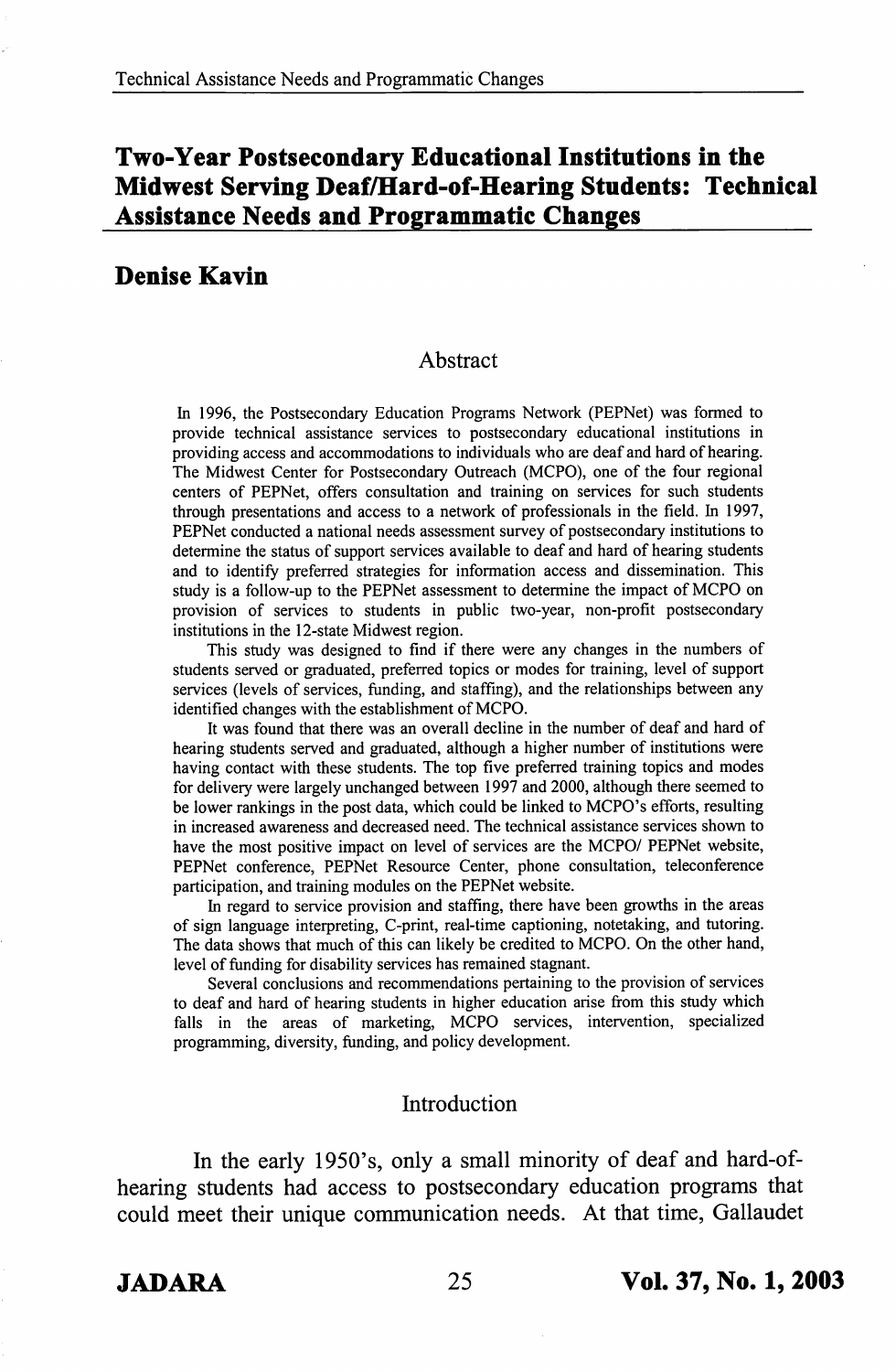College in Washington, D.C., the world's only liberal arts college for the deaf, had an enrollment of just 300 students. There were a handful of additional deaf students attending other programs in the nation, but not necessarily with specialized support services such as sign language interpreting and notetaking, the most commonly identified types of support services for such students.

During recent years, postsecondary educational opportunities for people who are deaf and hard of hearing have been expanding on college campuses across America. More programs are becoming accessible, and the number of such students enrolling in them is steadily increasing. "During the 1970's, the number of postsecondary programs for deaf students in the United States grew rapidly. Community colleges and special postsecondary programs began to take on increasing numbers of deaf students. A growing concem among professionals in organizations serving deaf people regarding unemployment and underemployment led to federal legislation to ameliorate the problem." (Lang and Connor, 1988, p. 26). This was legislation that called for federal support of several regional postsecondary programs for deaf and hard-of-hearing students, housed at already-established higher education institutions.

The purpose of establishing these programs was to demonstrate the feasibility of setting up model programs for deaf and hard-of-hearing students at existing postsecondary programs for the mainstream population (Moores, 1979, p. 15). These programs were initially supported by funds for vocational education at the state level, designed for students with disabilities.

In the 1992-93 academic year, there were an estimated 20,040 deaf and hard-of-hearing students enrolled in postsecondary education institutions nationwide, including an additional 2,500 enrolled at Gallaudet University and the National Technical Institute for the Deaf (Lewis, Farris & Greene, 1994, p. iii). The 1999 edition of "College and Career Programs for Deaf Students:  $10<sup>th</sup>$  edition", lists two national programs and over 145 postsecondary programs, which shows an explosion of postsecondary programs for deaf and hard-of-hearing students. "Prospects for deaf people are considerably different than 20- 30 years ago. Postsecondary education for the deaf is beginning to mature" (Nash, 1988, p. 9). With this increase has also come improved access and accommodations in postsecondary programs for such students.

As a result of federal legislation which shifted the focus of funding from direct service programs for deaf and hard-of-hearing students to outreach and training at the institutional level, the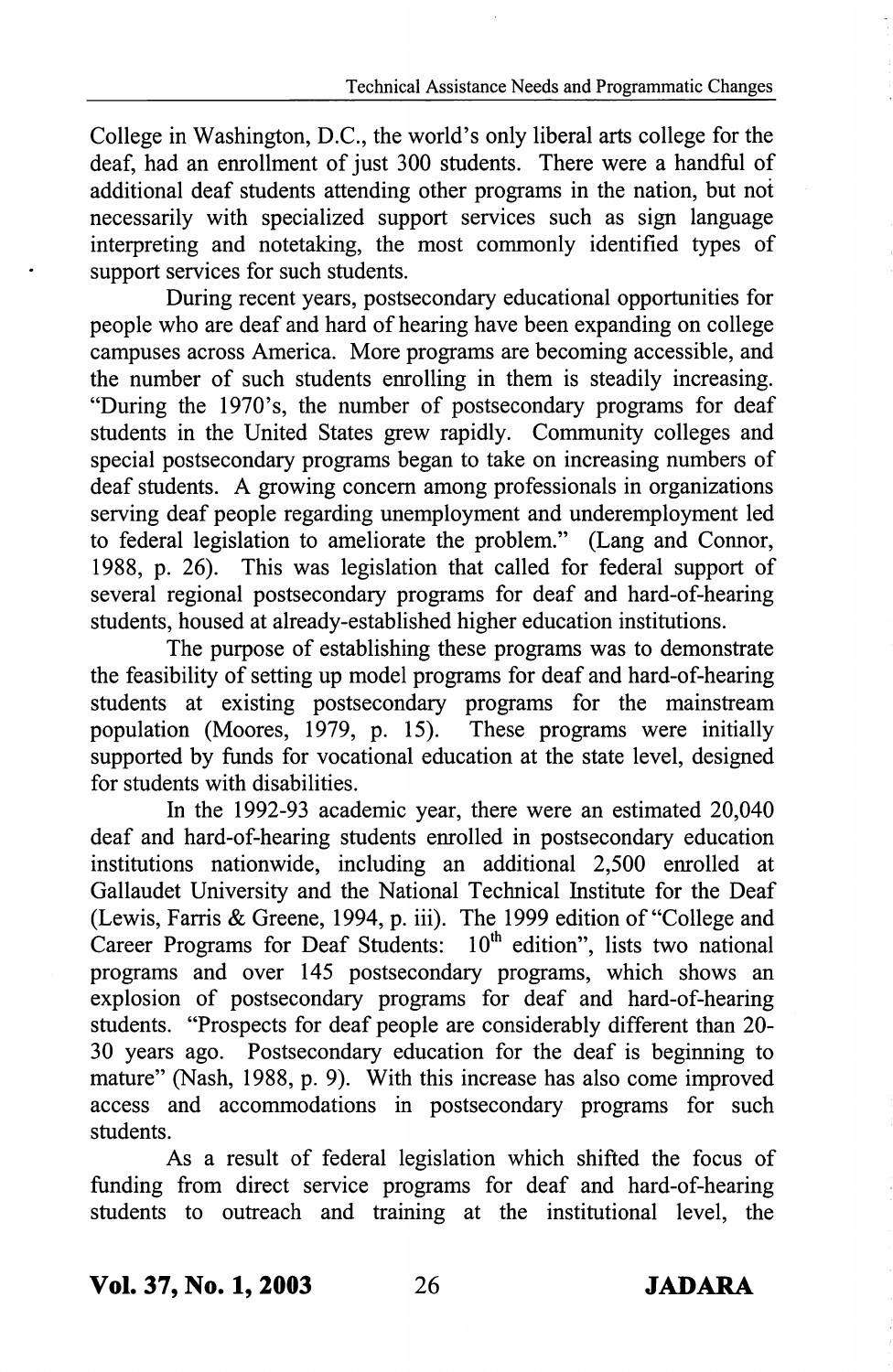Postsecondary Education Programs Network (PEPNet) was formed in 1996 to create effective and efficient technical assistance services to postsecondary educational institutions in providing access and accommodations to such individuals. Colleges were ultimately accommodations to such individuals. responsible for the provision of support services to deaf and hard-ofhearing students; they could no longer depend on federal fimding to provide accommodations.

The purpose of PEPNet is to promote increased and improved access and availability of postsecondary educational opportunities for individuals who are deaf and hard of hearing. It is designed to facilitate more equality, consistency and uniformity in quality of support services. The four regional technical assistance centers of PEPNet are:

- 1. Midwest Center for Postsecondary Outreach, St. Paul College, St. Paul, MN (MCPO)
- 2. Northeast Technical Assistance Center, National Technical Institute for the Deaf, Rochester Institute of Technology, Rochester, NY (NETAC)
- 3. Postsecondary Education Consortium, University of Tennessee, Knoxville, TN (PEC)
- 4. Western Region Outreach Center and Consortia, National Center on Deafness, California State University, Northridge, CA (WROCC)

While all four programs have different technical assistance delivery structures, the mission for all programs is the same: to enhance postsecondary educational opportunities for deaf and hard-of-hearing students through technical assistance services. MCPO offers consultation and training on services for deaf and hard-of-hearing students, presentations at workshops and conferences, and access to a network of other professionals in the field of higher education and deafness. Issues that can be addressed include, but are not limited to; interpreting services, notetaking, tutoring, real-time captioning and C-print, legal obligations required under the Americans with Disabilities Act, and teaching English as a second language to deaf and hard-of-hearing students. MCPO accomplishes its work through the funding of four outreach sites: Harper College in Palatine, IL; the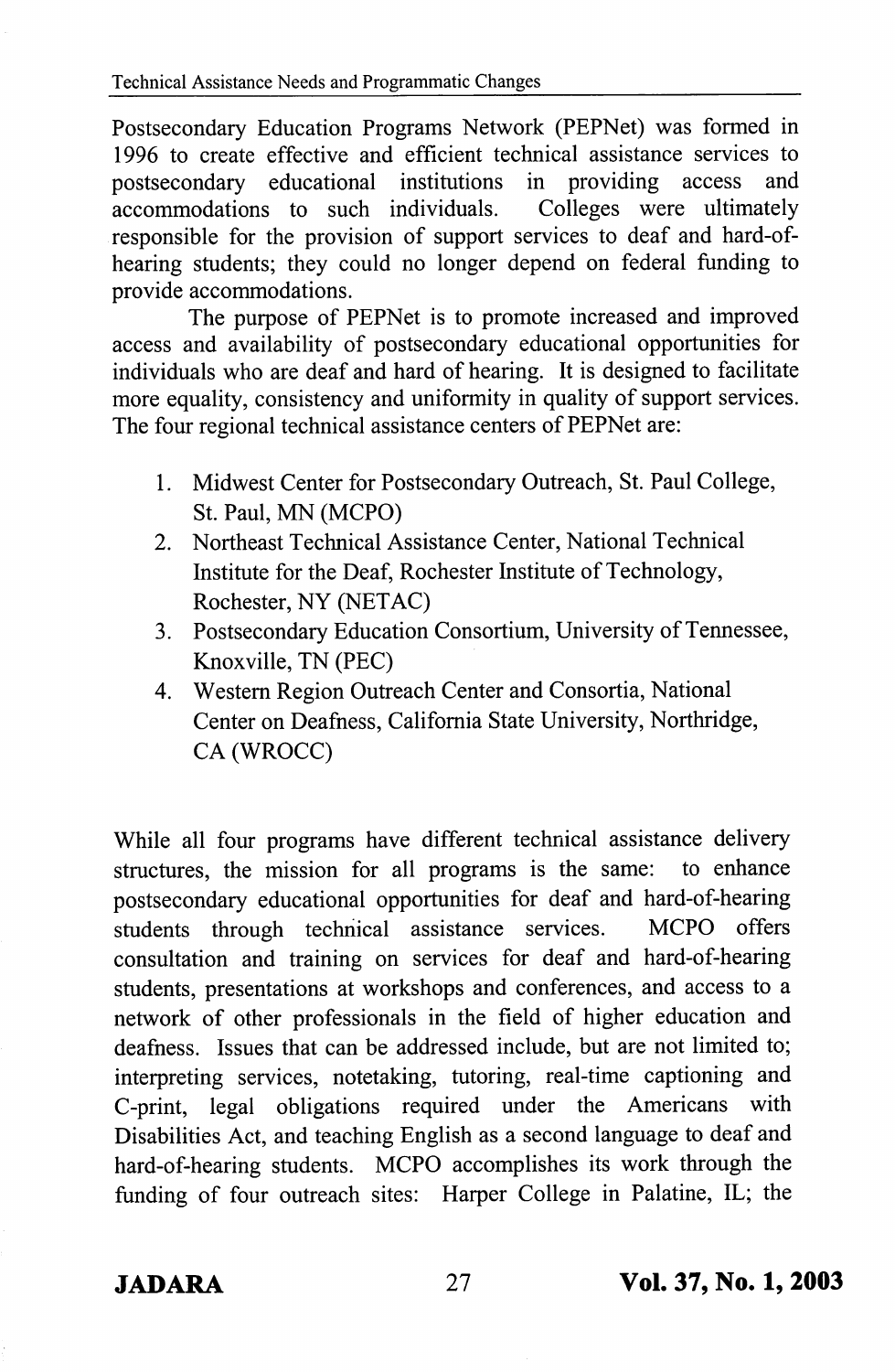Center for Sight and Hearing in Rockford, IL: the University of Wisconsin-Milwaukee; a site at MCPO in St. Paul, MN.

In addition to technical assistance, consultation and training services, PEPNet offers teleconferences, on-line training modules, and regional and national conferences. PEPNet also has a Resource Center housed at WROCC; which offers a wealth of products including training packages, handbooks, books and booklets, tip sheets, videotapes, and curricula.

In 1997, PEPNet conducted a national needs assessment survey of postsecondary institutions to determine the status of support services available to deaf and hard-of-hearing students, and to identify preferred strategies for information access and dissemination. In 2000, a followup study to this assessment was done as a dissertation research project by the author to determine the impact of MCPO on provision of services to students in public two-year, non-profit postsecondary institutions in the I2-state Midwest region, since its establishment in 1996.

This study was designed to find if there were any changes in the number of deaf and hard-of-hearing students enrolled, served or graduated, preferred topics or modes for training and information dissemination, level of support services (levels of service provision, funding and staffing), and the relationships between any identified changes with the establishment of MCPO. Information was also gleaned about various technical assistance services that have had the most positive impact on service provision, and where disability service providers felt they were most positively impacted by MCPO services in regard to services for deaf and hard-of-hearing students at their institution.

It was found that there was an overall decline in the number of deaf and hard-of-hearing students served and graduated, although a higher number of institutions were having contact with these students. The top five preferred training topics and modes for delivery were largely unchanged between 1997 and 2000, although there seemed to be lower rankings in the post-data, which could be linked to MCPO's efforts, resulting in increased awareness and decreased need for technical assistance and consultation services. The technical assistant services shown to have had the most positive impact on level of services to deaf and hard-of-hearing students are the MCPO/PEPNet website.

Vol. 37, No. 1,2003 28 JADARA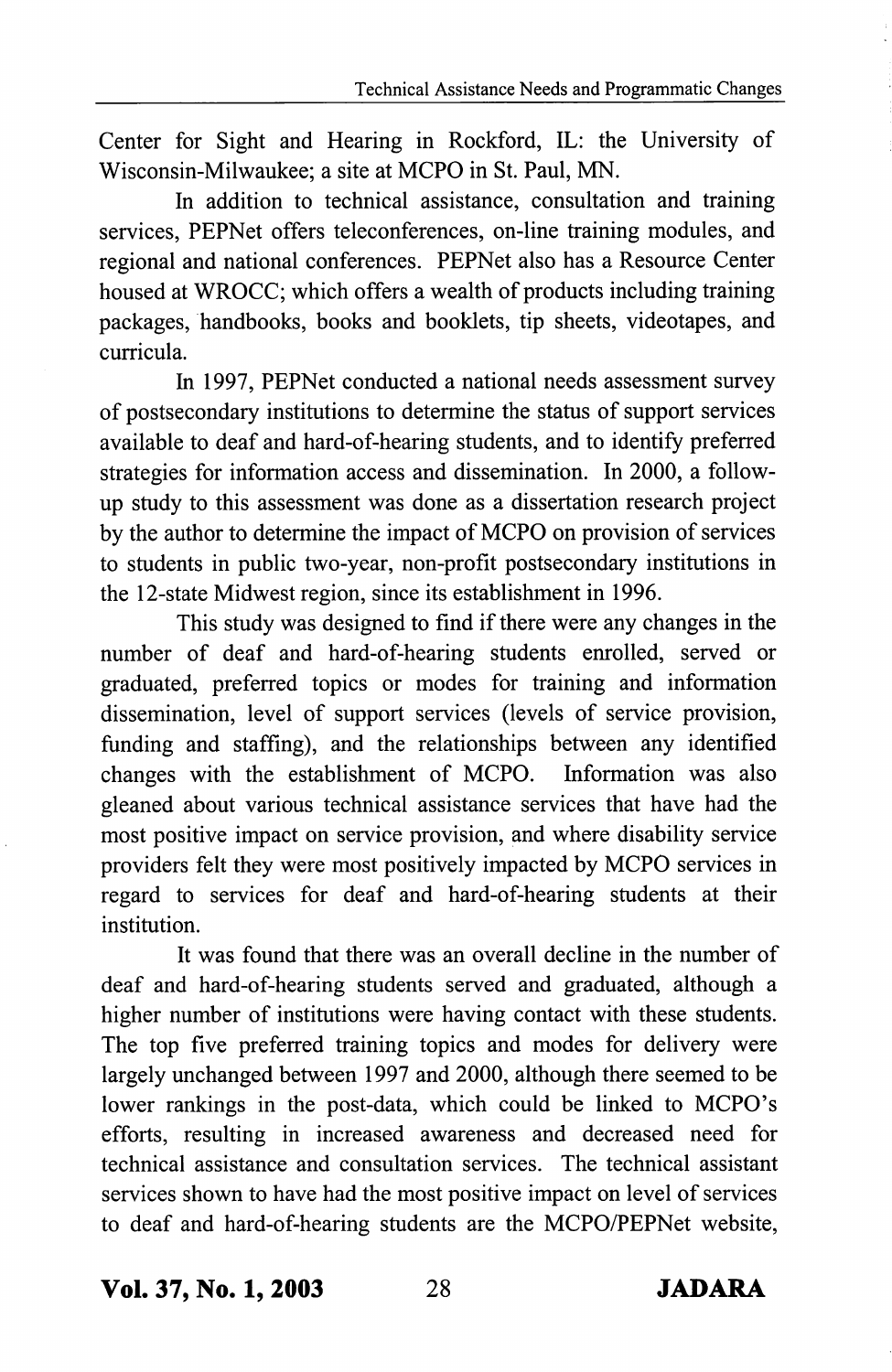PEPNet conference, PEPNet Resource Center, phone consultation, teleconference participation, and training modules on the PEPNet website.

In regard to service provision and staffing, there have been growths in the areas of sign language interpreting, C-print, real-time captioning, notetaking and tutoring. The data shows that this can likely be credited in part to PEPNet and MCPO services. On the other hand, level of funding for disability services has remained stagnant, which fits in with funding being ranked as one of the top five training needs identified, and ranked as the lowest in areas positively impacted by MCPO. Generally, it seems that many programs do not have strong institutional commitment and support to increased funding for disability services, despite the growing need and cost for services.

Several conclusions and recommendations pertaining to the provision of services to deaf and hard-of-hearing students in higher education arise from this study, which fall in the areas of marketing, MCPO services, intervention, specialized programming, diversity, funding and policy development. marketing of MCPO services, and MCPO needs to continue to provide services addressing the areas of funding/resources, technology for accessibility and learning, student retention, and improvement of support services.

It is clear that there is a need for further intervention at levels preceding higher education: with doctors and audiologists, with parentinfant educators, and within the K-12 school system. There is only so much that MCPO can do to impact the success of deaf and hard-ofhearing students if they do not have the academic preparation and skills necessary for the rigors of higher education.

Although the trend is towards deaf children attending one's local school district, the "clustering" of deaf and hard-of-hearing students at designated schools that provide specialized support services, which used to be a popular option, may still need to be considered a model of effective service delivery. "Availability of qualified service providers is dictated by a 'critical mass' approach, whereby a number of traditionally underserved deaf persons would be grouped in a way to receive the consistent attention of these professionals" (Long & Dowhower, 1991, p. 109). Specialized programs that serve a large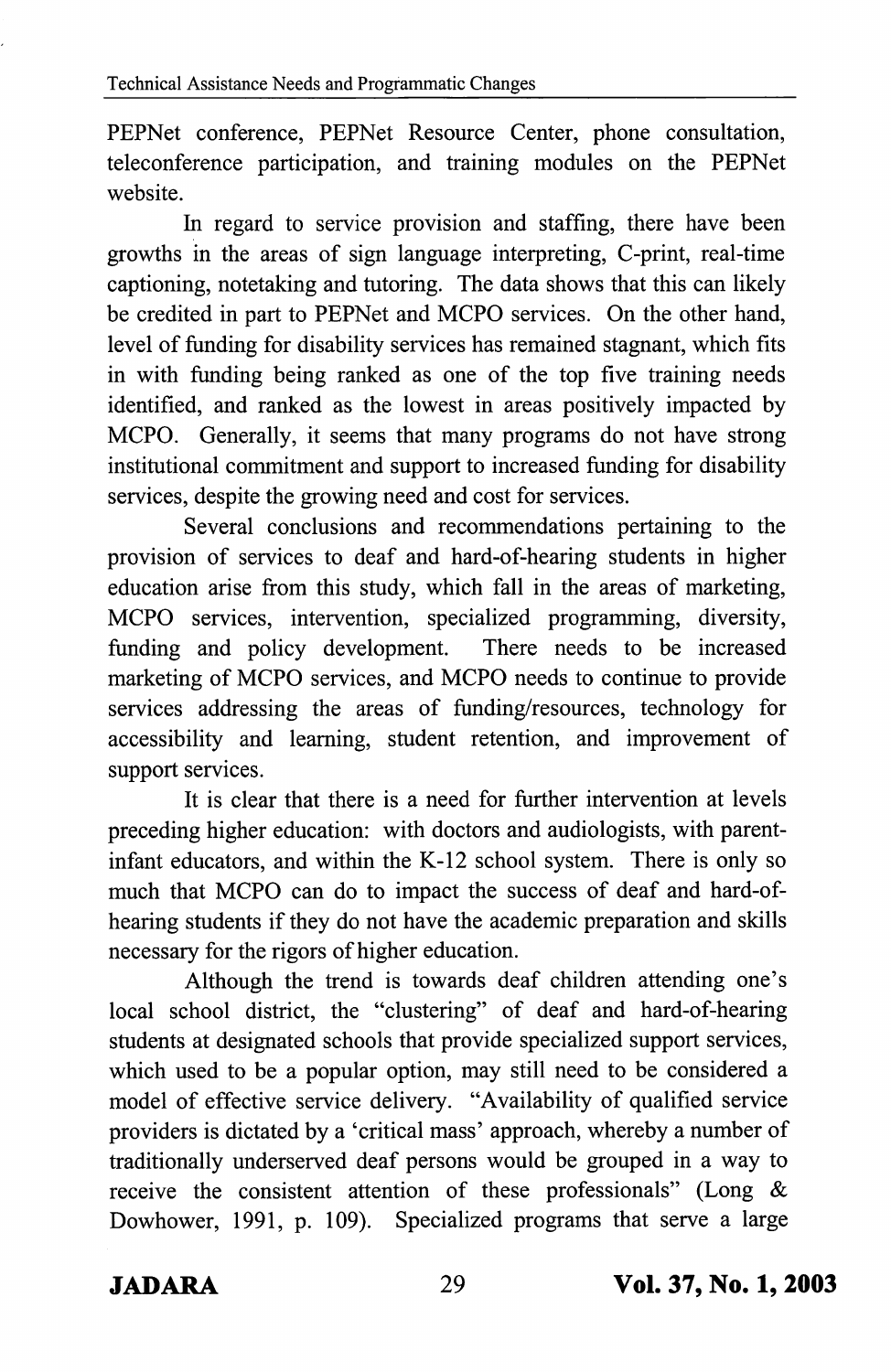number of students also allow for more effeetive and efficient use of staff and fiscal resources, rather than the scattering of students and support service staff at a large number of institutions, all duplicating one another.

Additionally, there needs to be a new focus on deaf and hard-ofhearing students with secondary disabilities and of various backgrounds. It is clear that the student body is becoming increasingly diverse, with more hard-of-hearing students, more students of color, more with secondary disabilities, and more students with second, third or fourth language issues.

Funding for disability services is an ongoing concern, which the data clearly shows. The area of designing access services for students with disabilities, both physically and programmatically, has been receiving heightened institutional and public awareness, in part due to legal and advocacy efforts. However, administrators are under pressure to provide more services with less resources. The need for additional services goes back as far as the early 1980's. "There will be a clear need for (disabled student services) program staff to become better managers, but more pointedly, better managers able 'do more with less.' There is clear need to gather and bear the hard facts about accommodation needs and associated costs, changing patterns in the disabled student population, and the benefits of equal accommodations and access as a human resource investment." (Blosser, 1981, p. 83).

Finally, development of policy and guidelines and collaboration in regard to services for deaf and hard-of-hearing education are additional areas of eoncem. There is a widespread effort by many campuses to integrate services to disabled students. While the outcome has been positive, there has been some oversight of the political and programmatic need for central coordination of support services for students with disabilities. There needs to be overall campus coordination, less competition among departments for funds, systems for student referrals, development of cost-effective services, and overall monitoring and managing of resources.

In conclusion, careful analysis of the data has provided new information on how and where MCPO has made an impact since its establishment in 1996. This information can set the framework for planning future teehnical assistance and research activities by PEPNet,